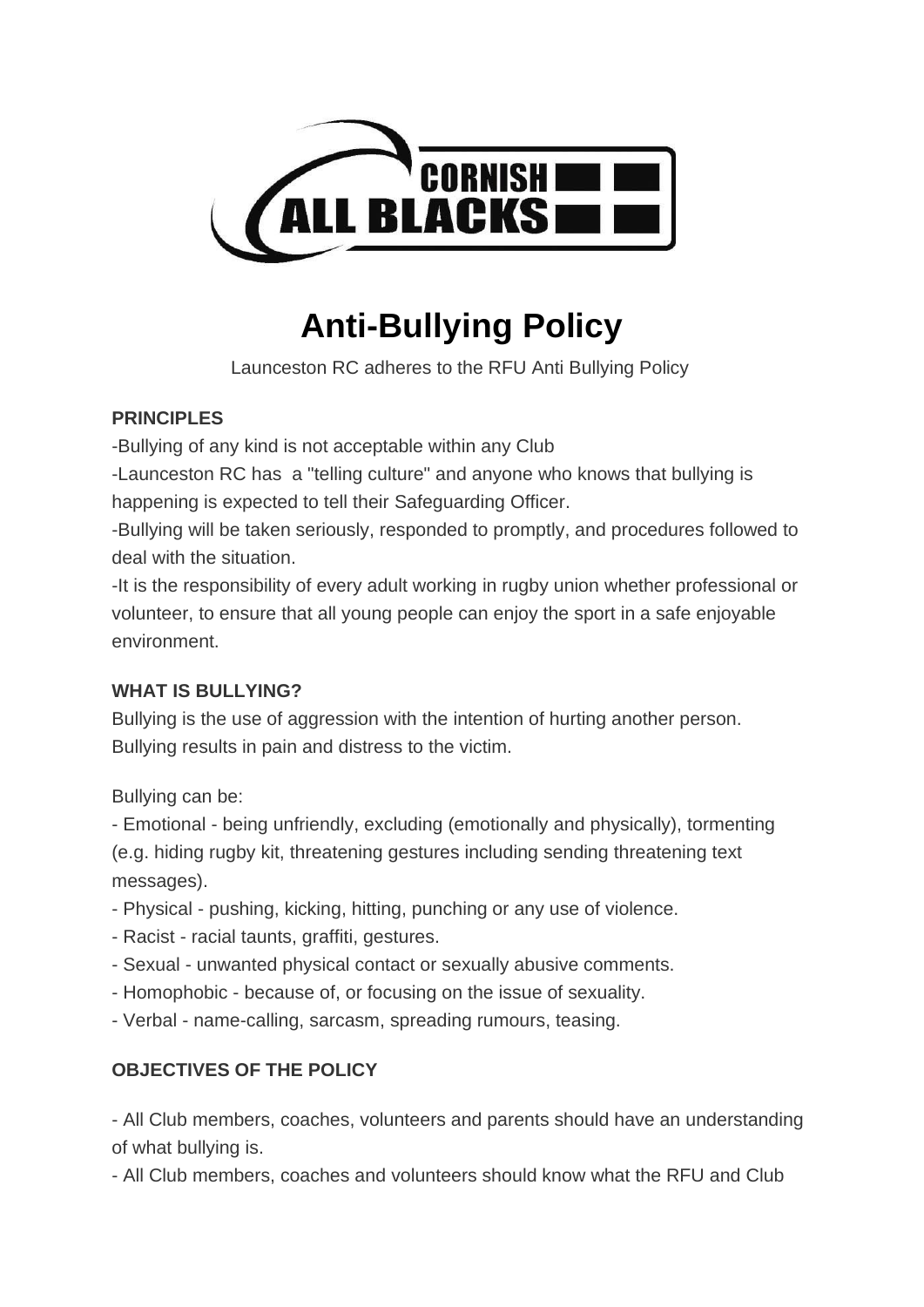policy is on bullying, and follow it when bullying is reported.

- All players and parents should know what the RFU and Club policy is on bullying, and what they should do if bullying arises.

- Players and parents should be assured that they will be supported when bullying is reported

- Bullying will not be tolerated.

#### **SIGNS AND SYMPTOMS**

A child may indicate by signs or behaviour that he or she is being bullied. Children and young people have described bullying as:

- being called names.
- being teased.
- being hit, pushed, pulled, pinched, or kicked.
- having their bag, mobile or other possessions taken.
- receiving abusive text messages.
- being forced to hand over money.
- being forced to do things they do not want to do.
- being ignored or left out.

- being attacked because of religion, gender, sexuality, disability, appearance or ethnic or racial origin.

#### **OTHER SIGNS AND SYMPTOMS**

A child:

- doesn't want to attend training or club activities.
- changes their usual routine.
- begins being disruptive during sessions.
- becomes withdrawn anxious or lacking in confidence.
- has possessions going missing.
- becomes aggressive, disruptive or unreasonable.
- starts stammering.
- has unexplained cuts or bruises.
- is bullying other children.
- stops eating.
- is frightened to say what's wrong.

These signs and behaviours may not constitute bullying and be symptoms of other problems. Club members, coaches and volunteers need to be aware of these